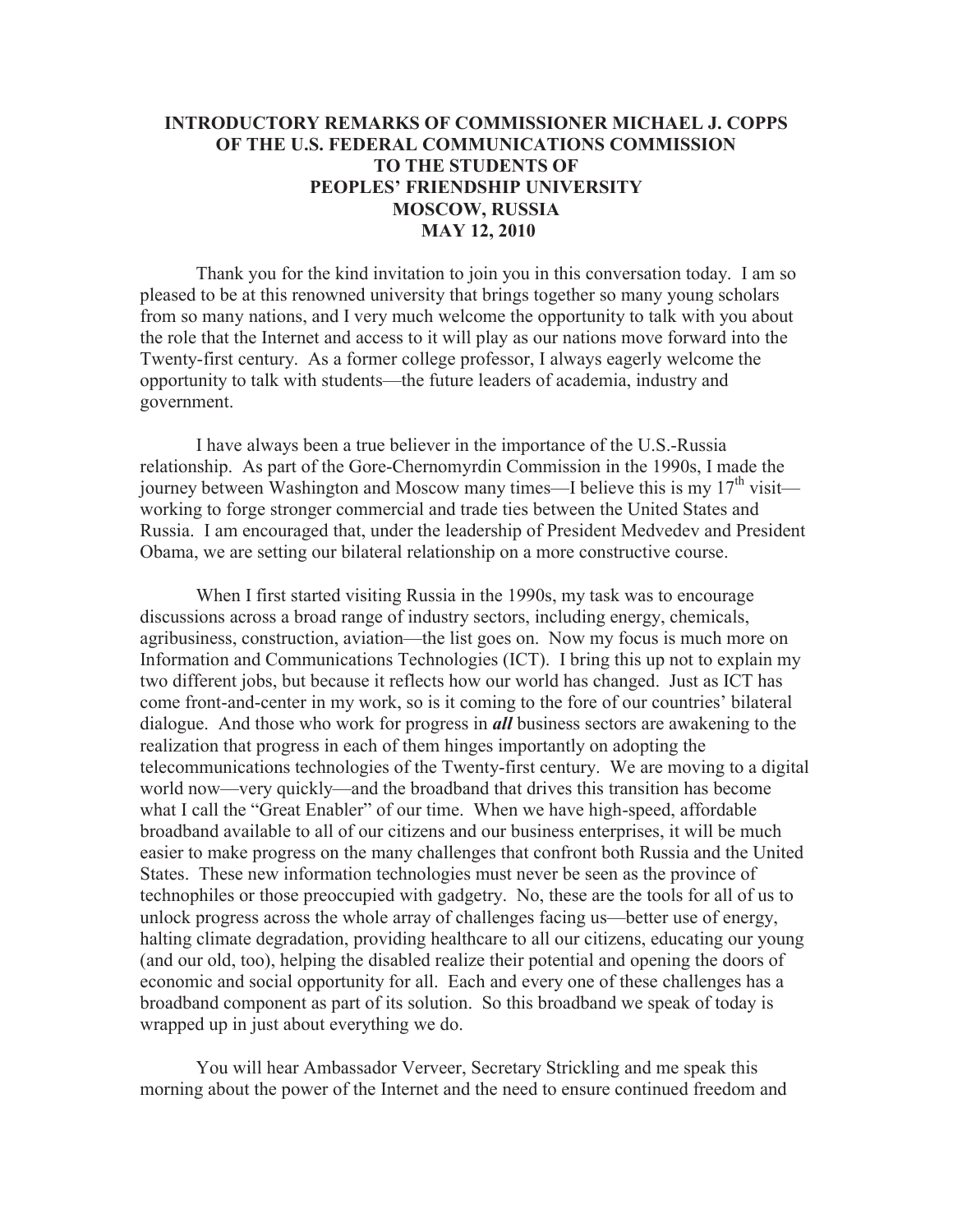innovation in our digital space. As I frequently remind people back in Washington, the Internet was born on openness, thrived on openness and will depend on openness if it is to realize its full potential. Users need to be free to go to any legal content of their choice, using the applications and devices they choose, so long as they don't harm the network. The Internet must never be about powerful gatekeepers and walled gardens. It must always be about the smoothest possible flow of communications among people. That is its great transformative promise, and falling short of fulfilling it would be to betray the promise of the technology and, worse, to neglect a historic opportunity.

Despite this potential, I watched for much of the last decade as consumers and businesses in my own country had to pay too much for broadband service that was very often too slow—and too often, in too many places, there was no access to it at all. Now, thanks to the vision of President Obama and the U.S. Congress, we are finally doing something about it. The American Recovery and Reinvestment Act of 2009 instructed the Federal Communications Commission, where I work, to develop a national broadband strategy for my country.

After a lengthy, open and very public process, the National Broadband Plan was prepared and then delivered to our Congress two months ago—and we are already hard at work to implement its recommendations, some of them immediate and others longer term. So, now we have a plan to address what I believe to be the central infrastructure challenge of our time.

And that is how I think we should look at this. New as the technology is, the challenge of building infrastructure is as old as our nations are old. You know, if we course back through the annals of history, we will find that just about every major era had its own infrastructure challenge. In the case of the United States, in our very early days (which weren't nearly as early as Russia's early days!), as settlers streamed westward, the challenge was to get the produce and products they made to markets back East. For that to happen, we needed roads and turnpikes and bridges and canals; we needed ports and harbor improvements. And we found ways, enterprise and government working together, to get the job done. Then, as we became a vast continental and industrial power, the need was to lay a railway grid across the country, climaxed by the great saga of the transcontinental railroads. We did that, too. Later we found ways to get electricity out across the land. Closer to our time, beginning in the 1950s, came the U.S. Interstate Highway System. Even in telecom, we found ways to bring basic telephone service to most of our citizens. Your country had its own, often very similar, infrastructure challenges.

Here is my point: in all great infrastructure build-outs, there is a critical role for the both industry and government to play. The full reach of our broadband goals will only be realized through the leadership, work and investment of the private sector and the innovation it brings. It remains the world's great economic locomotive. But, like those other great infrastructure build-outs I mentioned, private sector know-how, energy and innovation work best when harnessed to visionary public policy. Private enterprise will lead the way, but it falls upon policy makers to play a formative role in charting the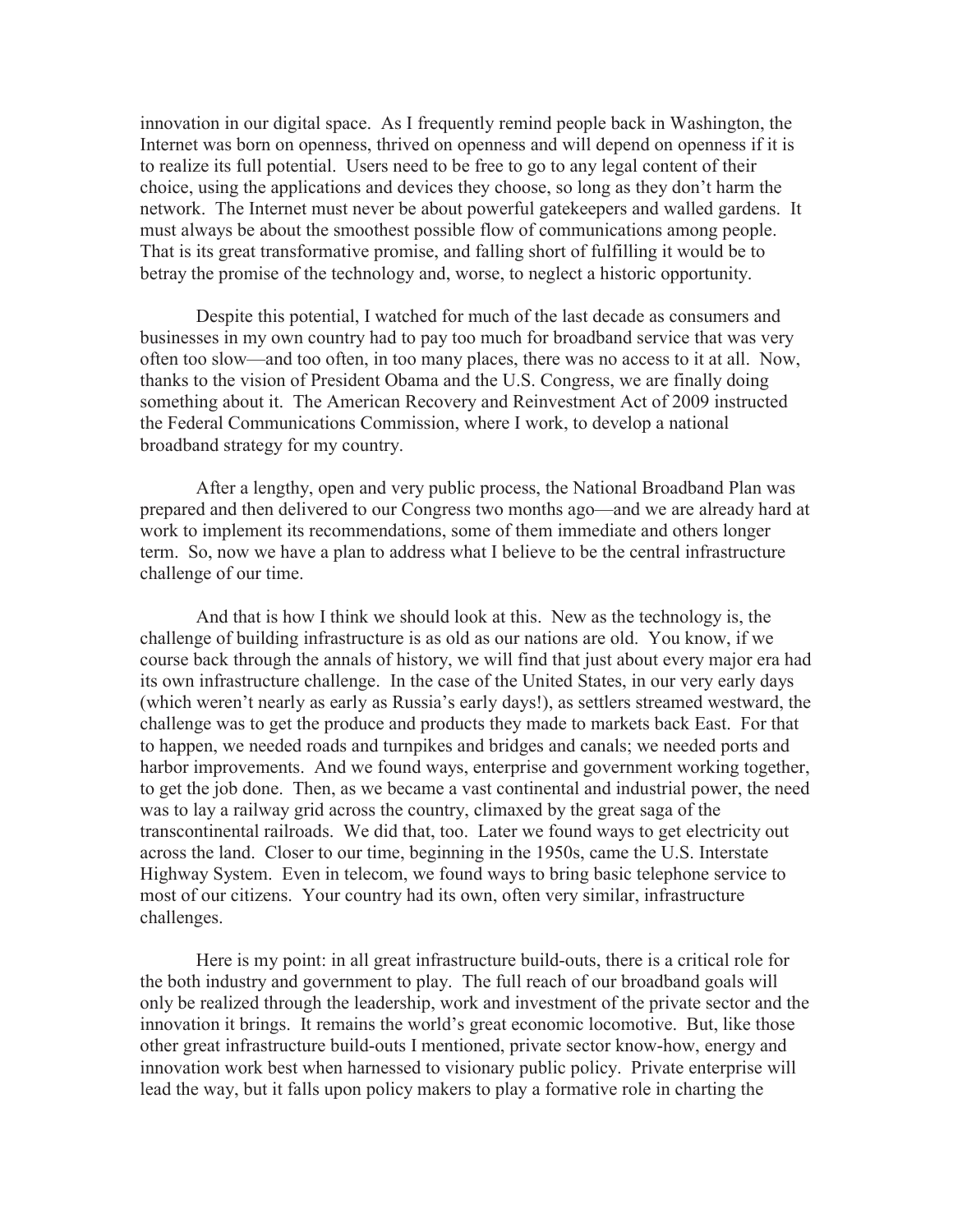direction and to ensure a legal and regulatory environment that provides certainty for investment, fosters competition and safeguards consumers. We should see this, in my country as well as yours, not as private sector *versus* public sector, but as private sector *and* public sector, pulling together for the common good.

The synergies between government and the private sector go beyond the establishment of a policy framework. The two sectors can work together to encourage innovation and development, including an emphasis on basic research—and this is an area where universities like this one can contribute so much. Another government role can be to encourage anchor tenants for unserved and underserved communities, so there is a school or a library or a post office where people can go for a high-speed connection. This is a good path for stimulating broadband build-out to communities where the technology hasn't yet penetrated every individual's home. Government can help bring broadband to those areas where there is no business case for companies to invest. In my country, we are going to reconfigure our Universal Service Fund so that it can support broadband in unserved areas. And, of course, government can bring its own services and data and information to its citizens online, making government more efficient and saving the people time, effort and money. This is an emphasis on the part of both our countries.

Here is another element in meeting the challenge of getting broadband deployed: greater cooperation among the ministries and agencies of our governments. If high speed broadband and energy are intertwined, as surely they are, then our energy departments and ministries should be involved in the day-to-day implementation of our respective broadband plans. Other examples: if we want all of our low-income and subsidized housing to be wired for the Twenty-first century as it is built, saving the wasteful costs of coming in later and tearing the building apart to make way for broadband, our housing and urban development departments and ministries should be involved at the outset. If we want smart transportation grids, the transportation departments and ministries should be working seamlessly together. The same goes for education, environment, healthcare, civil rights, and so on.

Our target is to ensure that value-laden, high-speed broadband reaches "all people of the United States." And I always emphasize that word "all" because it must mean that everyone—no matter who they are, where they live, or the particular circumstances of their individual lives—has access to these transformative, opportunity-creating technology tools. Rich or poor, farmer or city-dweller, big business or small, young or old, able-bodied or living with a disability—it makes no difference. *Every* citizen must have access to this enabling technology in order to participate fully in Twenty-first century life. Access denied is opportunity denied. No country on this increasinglyconnected planet can afford to have digital divides between haves and have-nots.

To fully realize the goal of broadband for all, broadband must not only be ubiquitously deployed, accessible and affordable; people must also know how to use it. Literacy has always been important to an individual's success in society, and—in our digital age—digital literacy is no different. People need training and education to understand the Internet. I believe this should be required learning for kids in primary and